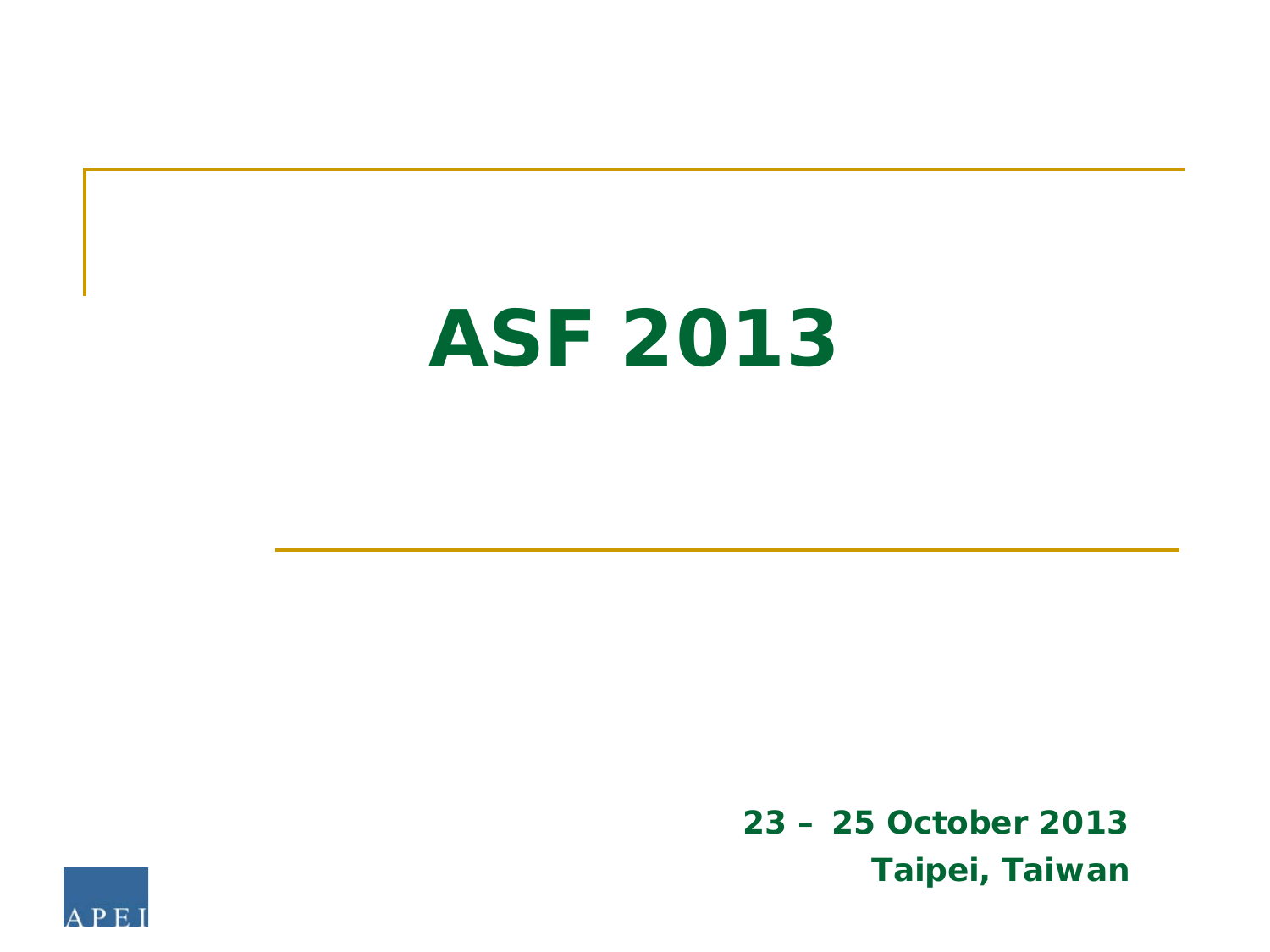# **INDONESIA Chain of Pearls on the Equator**



**Association of Indonesian Securities Companies Lily Widjaja Coordinating Chairperson**

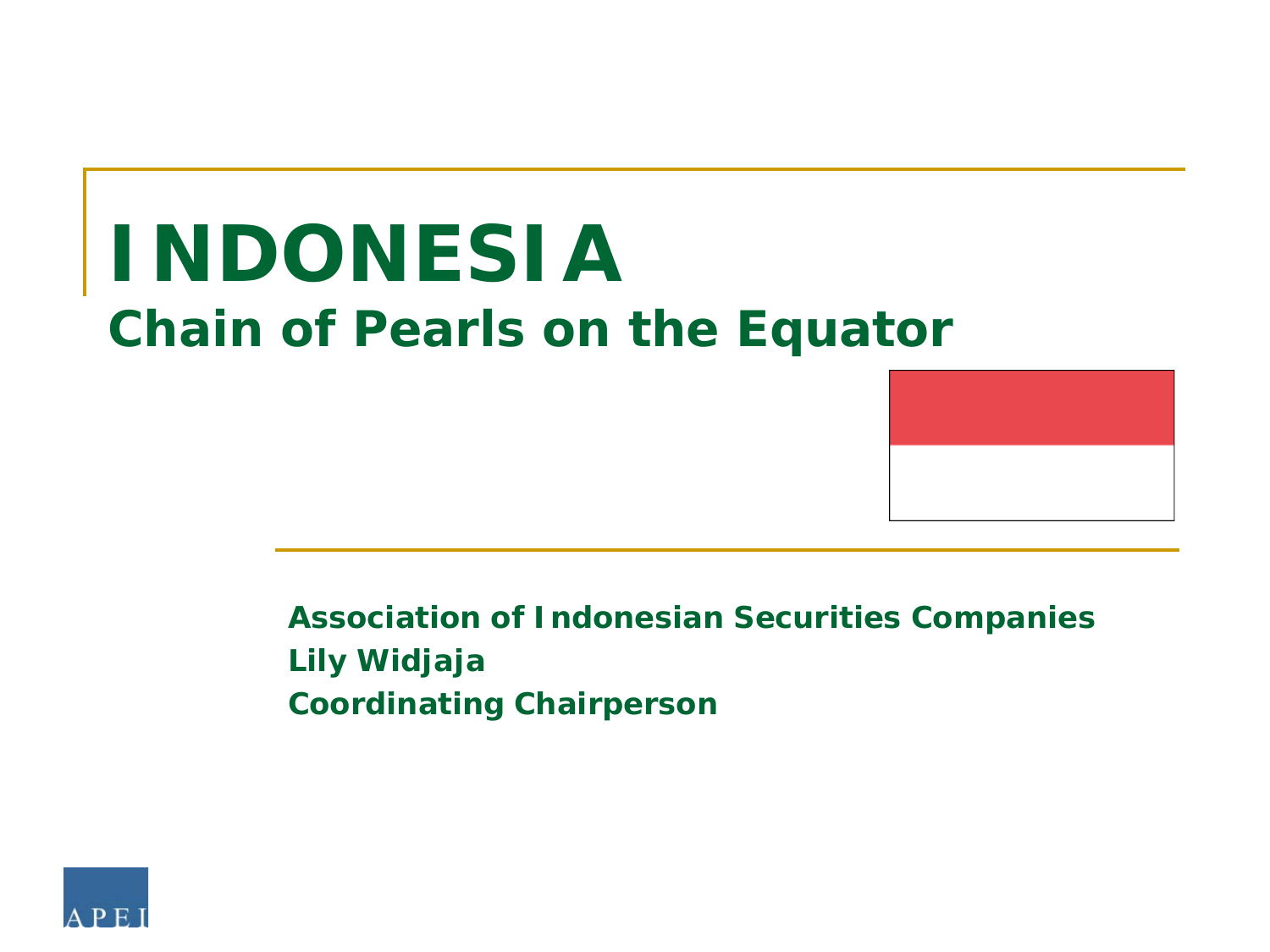**The largest archipelago in the world that straddles the Equator** between the Indian Ocean and the Pacific Ocean



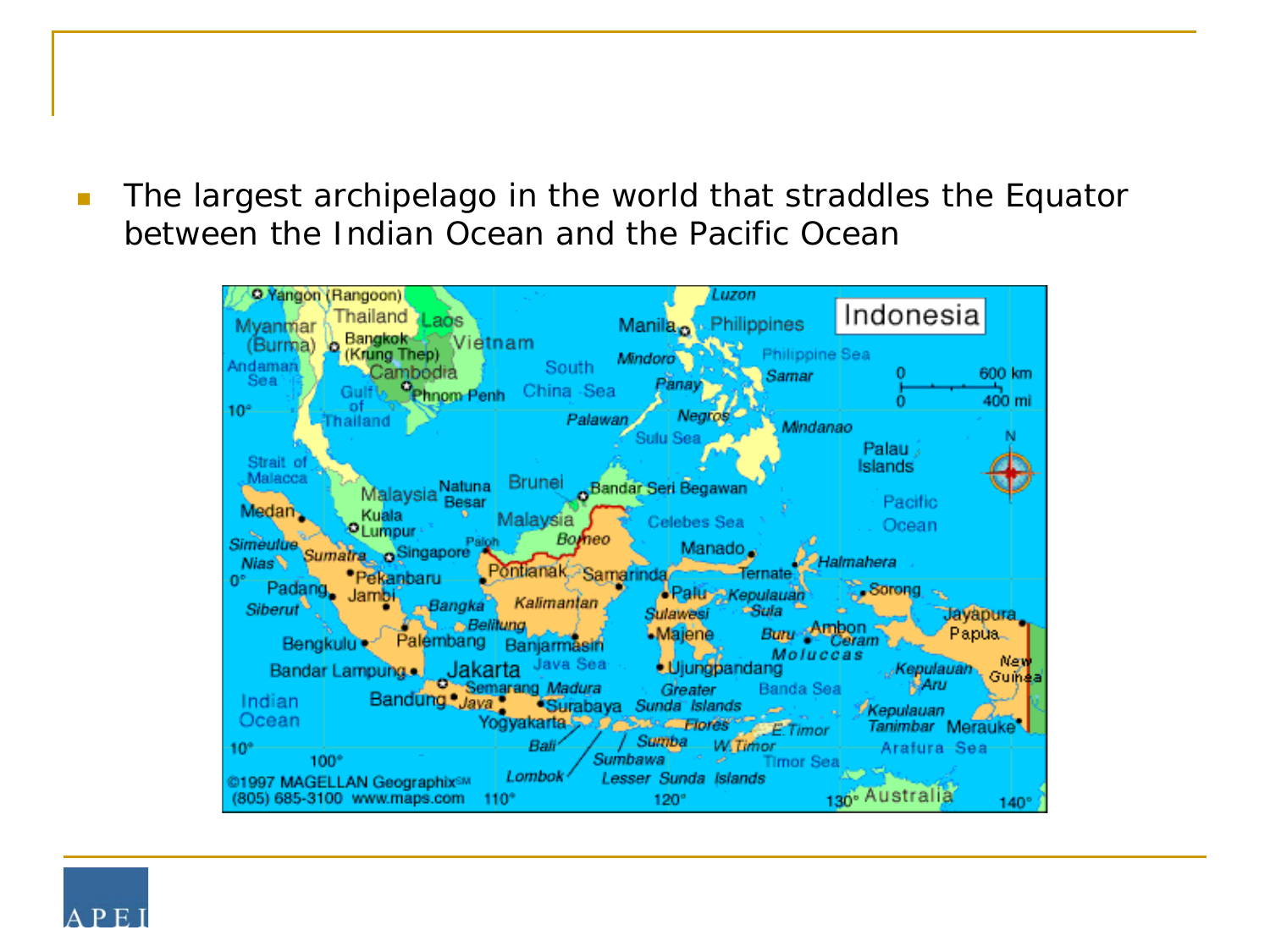- The fourth most populous country in the world: over 247 million in population (2012)
- GDP US\$878.04 billion; GDP growth 6.2%; Inflation 4.2% (2012)
- Over 17,000 islands
- National Language: Bahasa Indonesia
- **Nonetary Unit: Rupiah (Rp or IDR)**
- **Religion: Islam, Protestant, Catholic, Hindu, Buddhist, and other** beliefs
- **Notto: Unity in Diversity**
- Capital City: Jakarta
- Paradise Island: Bali ©

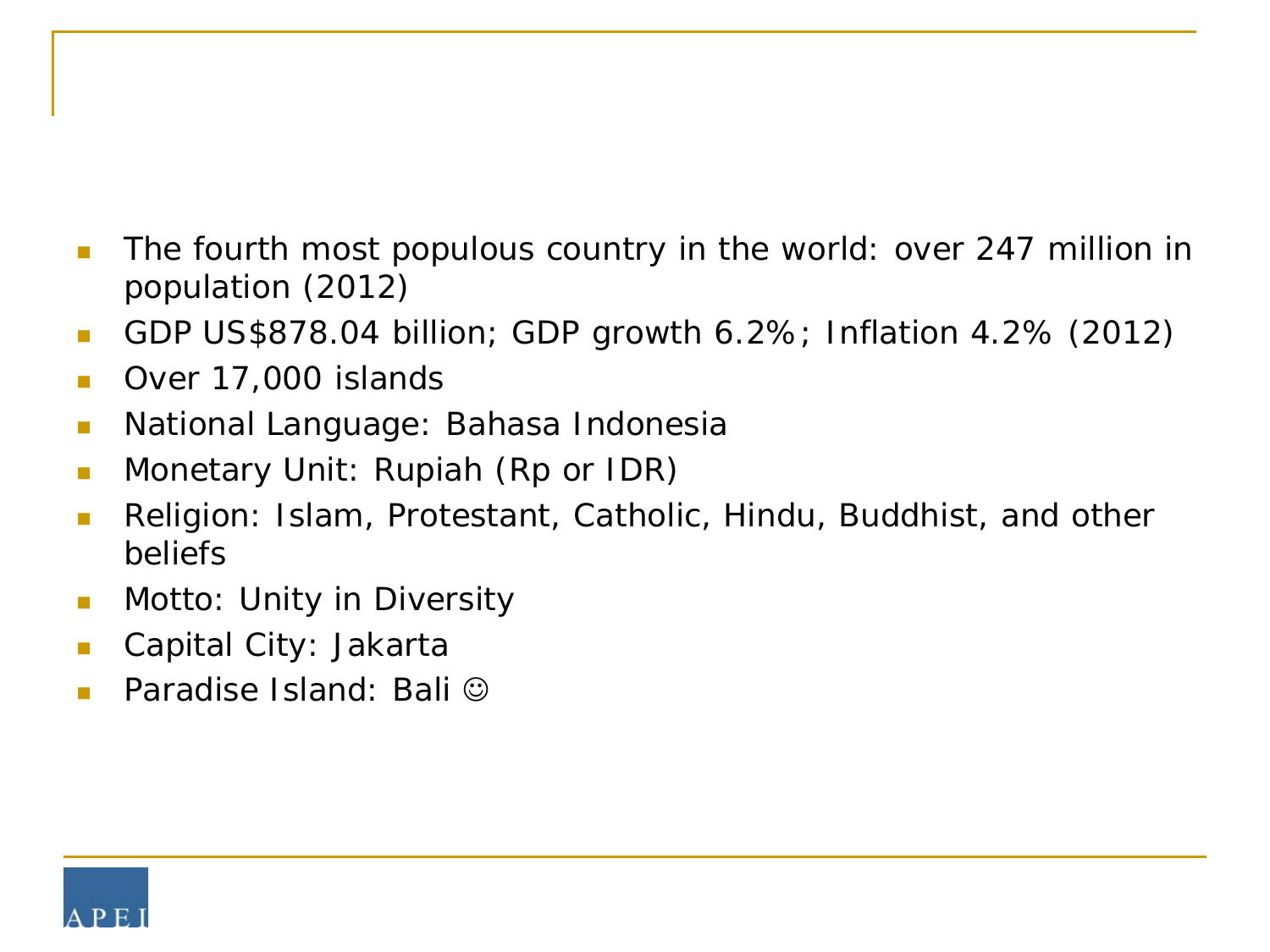# **IDX Highlights**

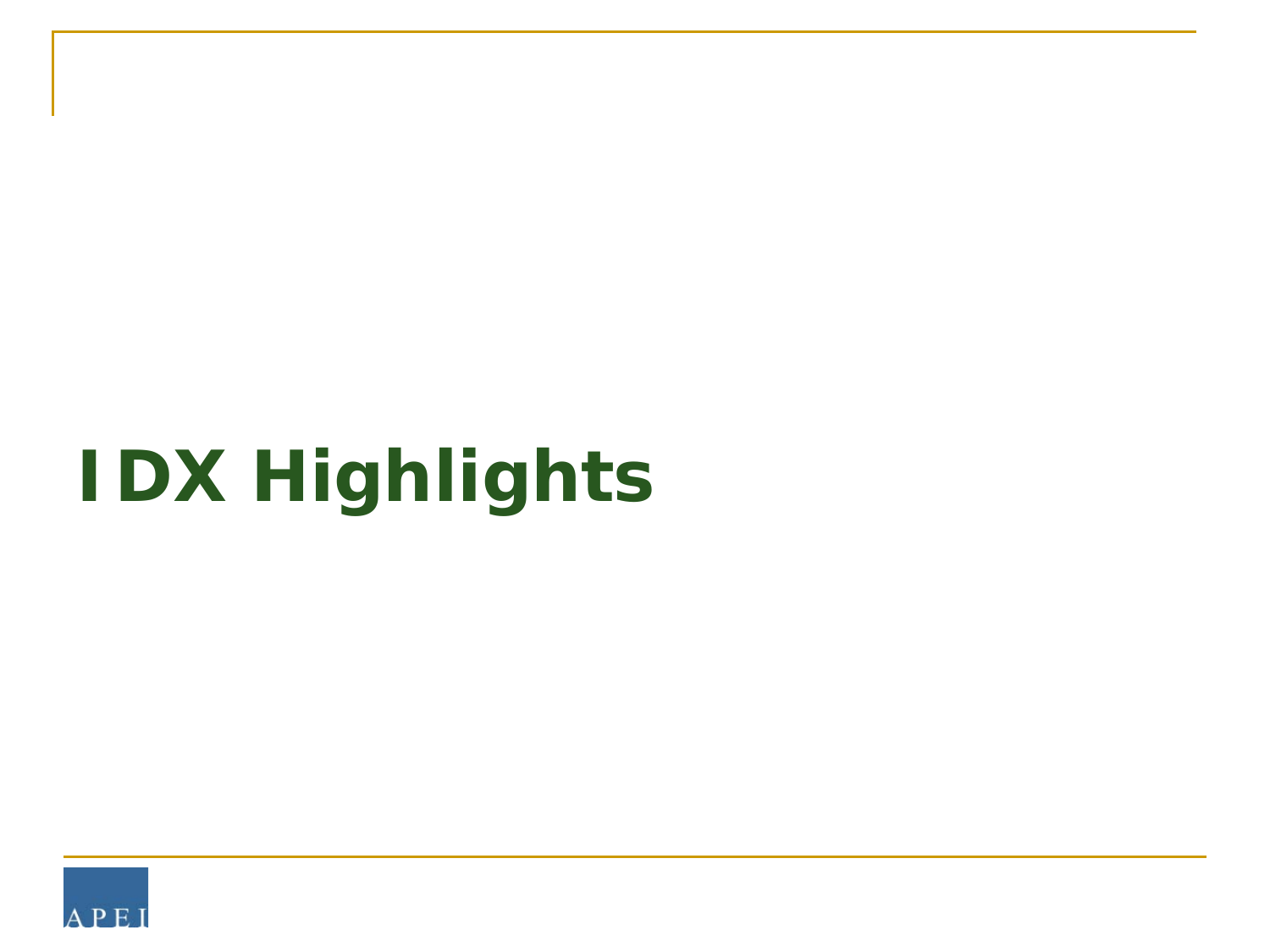# **Facts…**

|               | <b>Market</b><br><b>Rpbn</b> | <b>Turnover Daily Average</b><br><b>Rpbn</b> | <b>JCI</b> | <b>Market</b><br>Capitalization<br><b>Rpbn</b> | <b>Listed</b><br><u><b>Issuers</b></u> |
|---------------|------------------------------|----------------------------------------------|------------|------------------------------------------------|----------------------------------------|
| 2002          | 120,763                      | 493                                          | 424.95     | 268,423                                        | 331                                    |
| 2003          | 125,438                      | 518                                          | 691.90     | 460,366                                        | 333                                    |
| 2004          | 247,007                      | 1,025                                        | 1,000.23   | 679,949                                        | 331                                    |
| 2005          | 406,006                      | 1,671                                        | 1,162.64   | 801,253                                        | 336                                    |
| 2006          | 445,708                      | 1,842                                        | 1,805.52   | 1,249,074                                      | 344                                    |
| 2007          | 1,050,154                    | 4,269                                        | 2,745.83   | 1,988,326                                      | 383                                    |
| 2008          | 1,064,528                    | 4,436                                        | 1,355.41   | 1,076,491                                      | 396                                    |
| 2009          | 975,135                      | 4,046                                        | 2,534.36   | 2,019,375                                      | 398                                    |
| 2010          | 1,176,237                    | 4,801                                        | 3,703.51   | 3,247,097                                      | 420                                    |
| 2011          | 1,223,441                    | 4,953                                        | 3,821.99   | 3,537,294                                      | 440                                    |
| 2012          | 1,116,113                    | 4,537                                        | 4,316.69   | 4,126,995                                      | 459                                    |
| 2012 vs. 2002 | 824%                         | 820%                                         | 916%       | 1,437%                                         | 39%                                    |

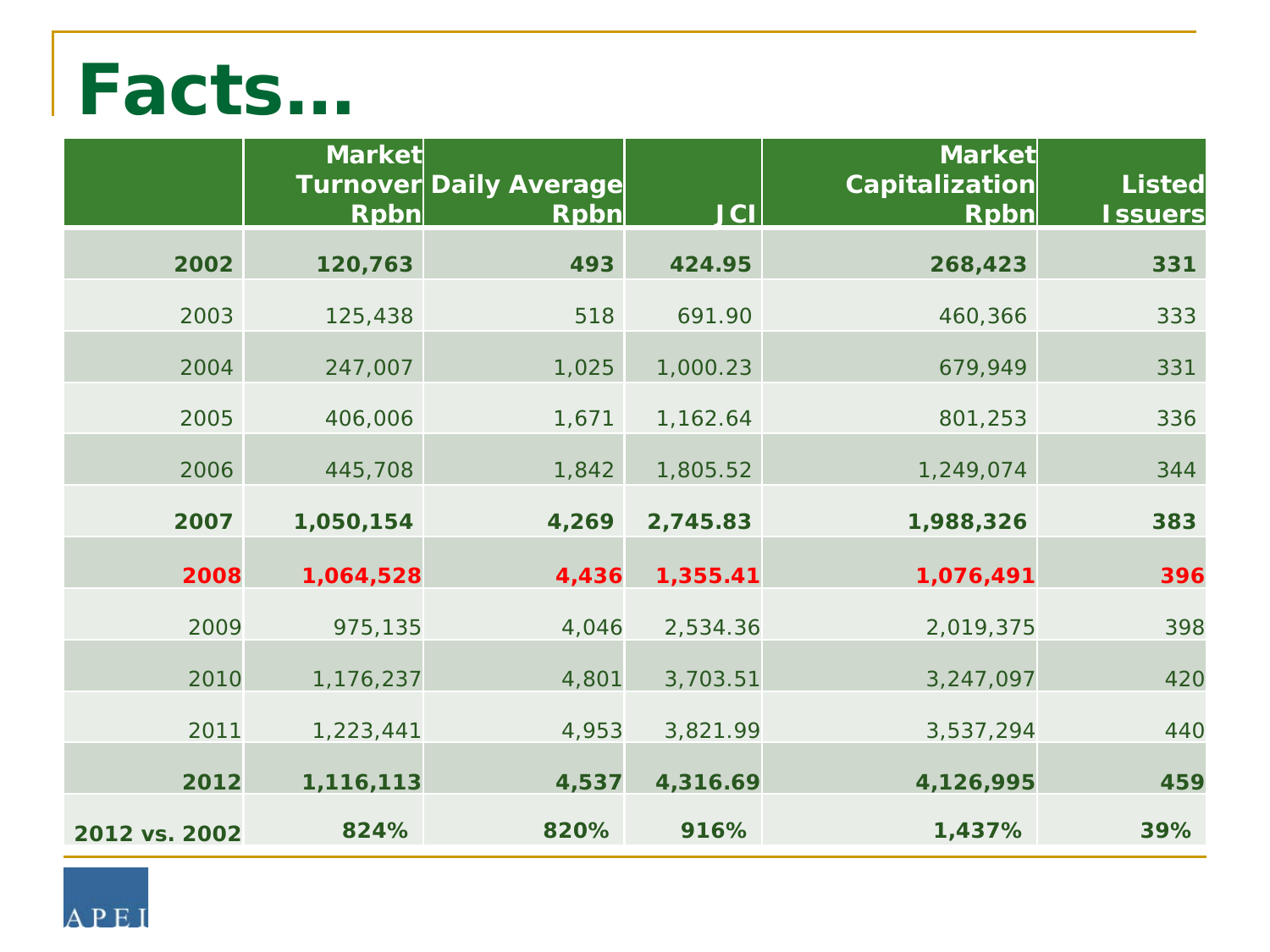### **Facts…**

### **Top 40 and Top 20 Market Capitalization and Stock Trading**

|                                               | 2008      | 2009      | 2010      | 2011      | 2012      |
|-----------------------------------------------|-----------|-----------|-----------|-----------|-----------|
| <b>Listed Issuers</b>                         | 396       | 398       | 420       | 440       | 459       |
| <b>Market Capitalization -</b><br><b>Rpbn</b> | 1,076,491 | 2,019,375 | 3,247,097 | 3,537,294 | 4,126,999 |
| <b>Top 40</b>                                 | 864,481   | 1,663,794 | 2,481,942 | 2,601,010 | 2,965,773 |
|                                               | 80.31%    | 82.39%    | 76.44%    | 73.53%    | 71.86%    |
| <b>Top 20</b>                                 | 715,545   | 1,372,175 | 1,910,279 | 2,092,354 | 2,394,065 |
|                                               | 66.47%    | 67.95%    | 58.83%    | 59.15%    | 58.01%    |
| <b>Stock Trading - Rpbn</b>                   | 1,064,528 | 975,135   | 1,176,237 | 1,223,441 | 1,116,113 |
| Top 40                                        | 936,620   | 865,070   | 889,156   | 919,933   | 797,429   |
|                                               | 87.98%    | 88.71%    | 75.59%    | 75.19%    | 71.45%    |
| <b>Top 20</b>                                 | 728,995   | 643,034   | 649,091   | 689,860   | 565,383   |
|                                               | 68.48%    | 65.94%    | 55.18%    | 56.39%    | 50.66%    |

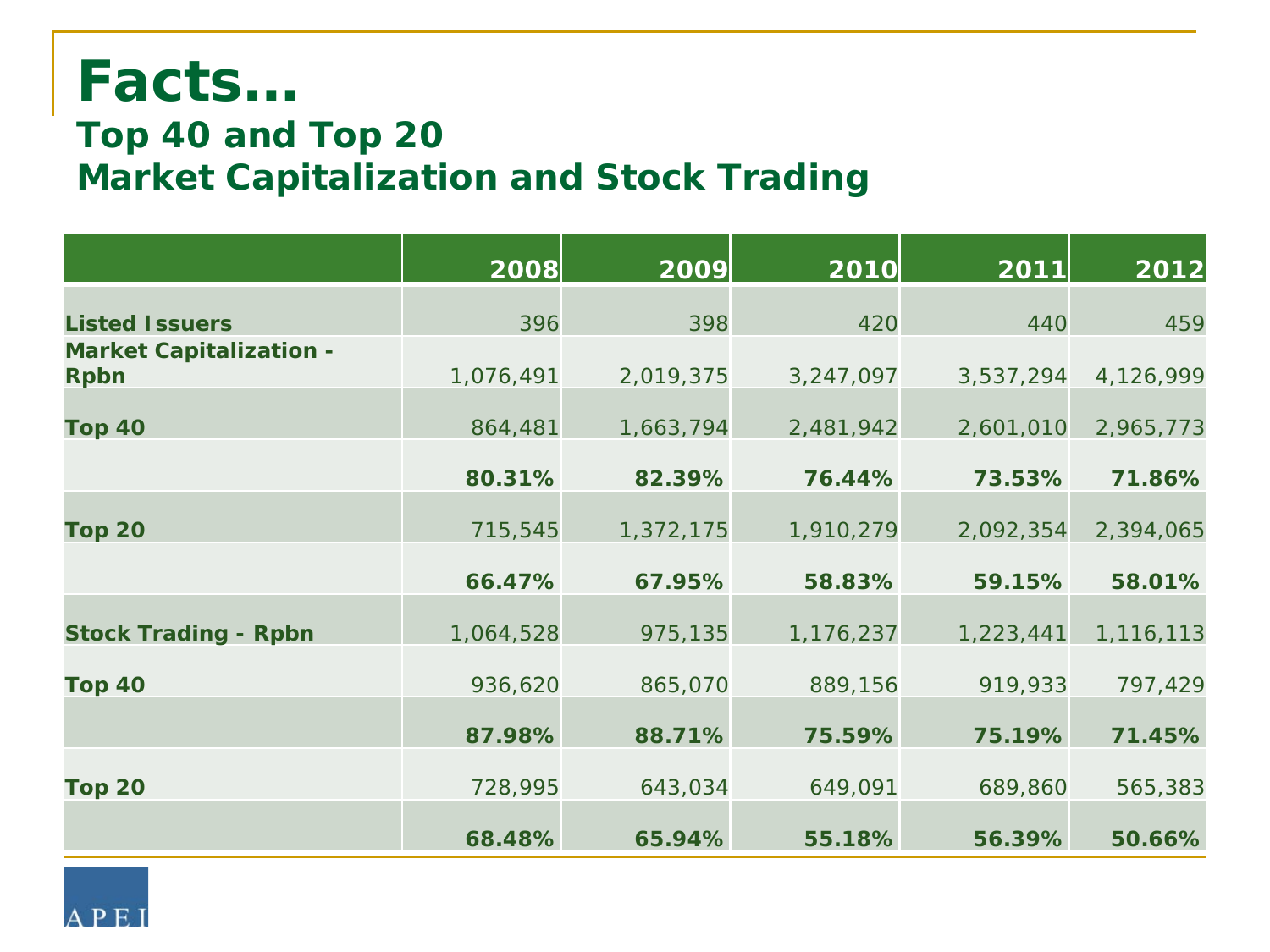

### **Top 20 takes > 60% market share Active brokers declined to 116**

|                               | 2008      | 2009    | 2010      | 2011   | 2012                |
|-------------------------------|-----------|---------|-----------|--------|---------------------|
| <b>Market Turnover - Rpbn</b> | 1,064,528 | 975,135 | 1,176,237 |        | 1,223,441 1,116,113 |
| <b>Average Trading - Rpbn</b> | 4,436     | 4,046   | 4,801     | 4,953  | 4,537               |
| <b>Top 20 market share</b>    | 62.32%    | 59.52%  | 66.77%    | 67.64% | 67.43%              |
| <b>Active Broker</b>          | $121$     | 118     | 118       | 118    | 116                 |

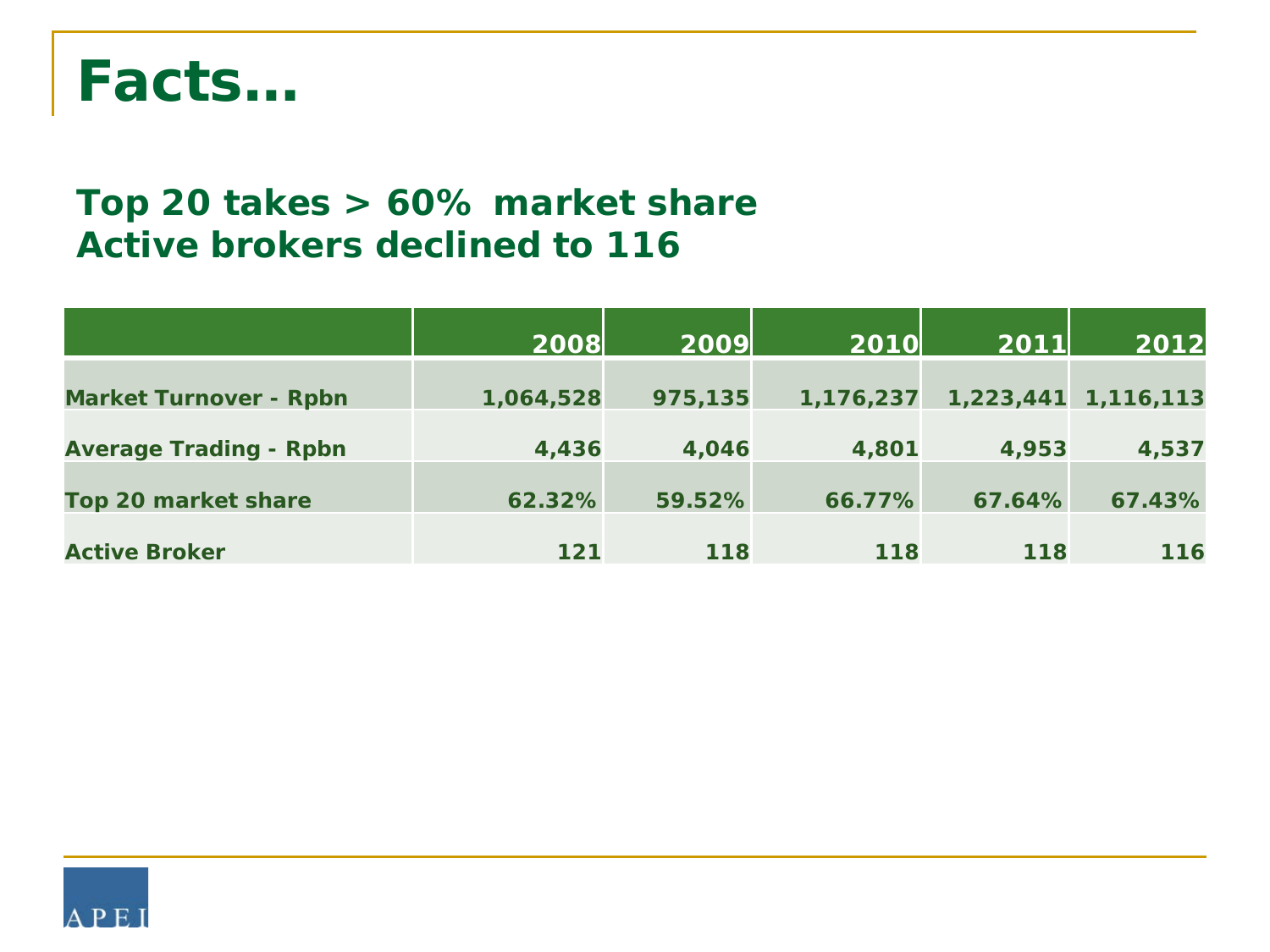## **Facts…**

### **Record high on 20 May 2013: 5,214.976**

### **Rupiah depreciated to US\$1 = Rp10,924 as at end of Aug-13**

| Year          | <b>Exchange</b><br>Rate | <b>Market</b><br><b>Turnover</b><br>US\$mn | <b>Daily</b><br><b>Average</b><br>US\$mn | <b>JCI</b> | <b>Market</b><br><b>Capitalization</b><br>US\$mn | <b>Listed</b><br><b>Issuer</b> |
|---------------|-------------------------|--------------------------------------------|------------------------------------------|------------|--------------------------------------------------|--------------------------------|
|               |                         |                                            |                                          |            |                                                  |                                |
| 2012          | 9,670                   | 115,420                                    | 469.188                                  | 4,316.687  | 426,783                                          | 459                            |
| $2Q-13$       | 9,929                   | 86,455                                     | 702.883                                  | 4,818.895  | 477,350                                          | 472                            |
| $Jan-13$      | 9,698                   | 10,804                                     | 514.491                                  | 4,453.703  | 440,585                                          | 463                            |
| $Feb-13$      | 9,667                   | 12,390                                     | 619.499                                  | 4,795.789  | 479,866                                          | 464                            |
| $Mar-13$      | 9,719                   | 15,588                                     | 820.417                                  | 4,940.986  | 495,194                                          | 464                            |
| $Apr-13$      | 9,722                   | 14,225                                     | 646.589                                  | 5,034.071  | 503,685                                          | 464                            |
| <b>May-13</b> | 9,802                   | 18,545                                     | 842.954                                  | 5,068.628  | 505,047                                          | 465                            |
| $Jun-13$      | 9,929                   | 16,344                                     | 860.218                                  | 4,818.895  | 477,350                                          | 472                            |
| $J$ ul-13     | 10,278                  | 11,587                                     | 503.803                                  | 4,610.377  | 445,833                                          | 479                            |
| $Aug-13$      | 10,924                  | 9,667                                      | 568.667                                  | 4,195.089  | 378,078                                          | 479                            |
| <b>Sep-13</b> | n/a                     | n/a                                        | n/a                                      | 4,316.176  | n/a                                              | 480                            |

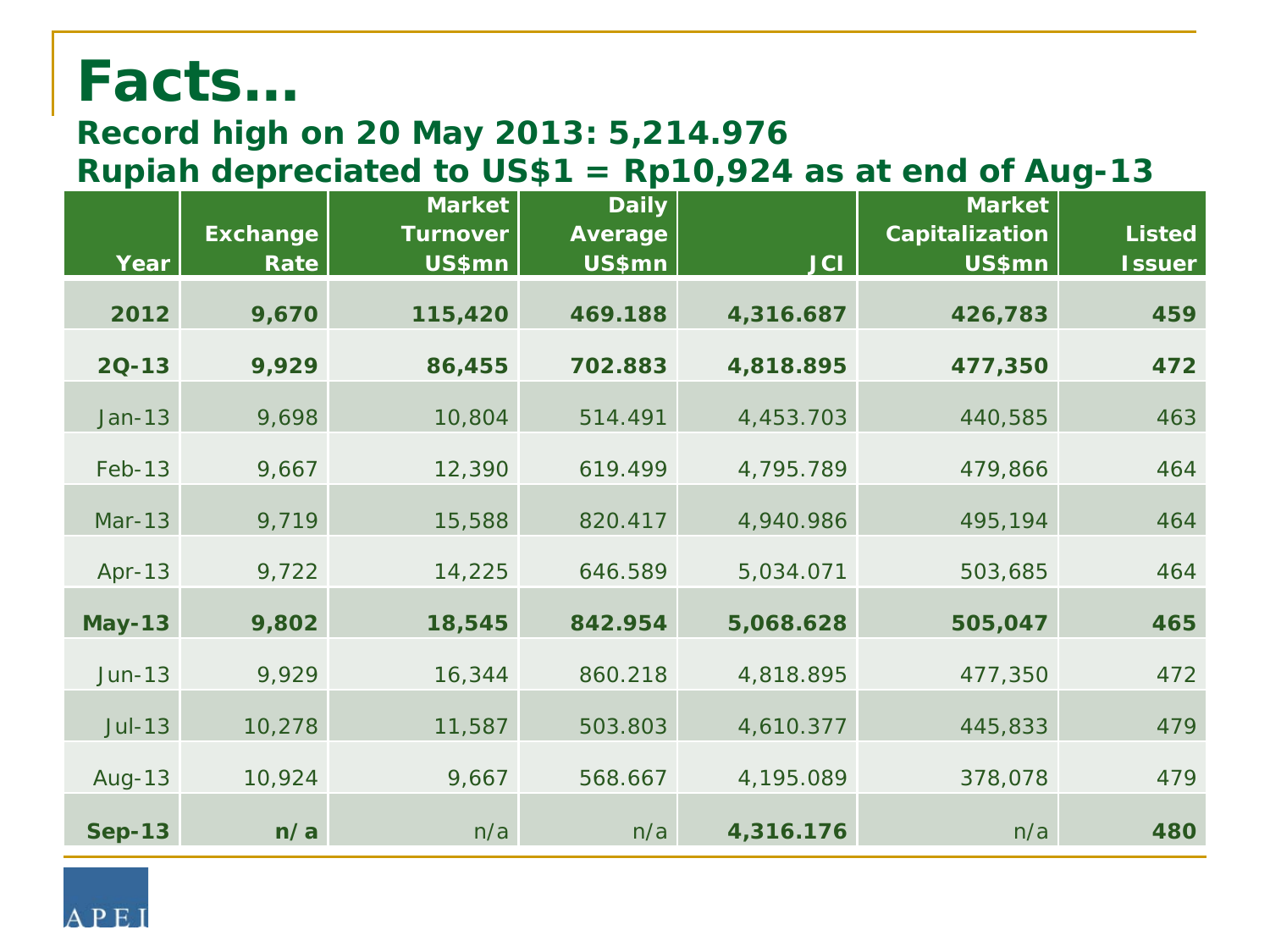## **Regulatory Developments …**

#### **Financial Services Authority (OJK)**

- Started operations 2 January 2013
- Supervises banking, capital markets, and non-bank financial industries
- Capital markets and non-bank financial institutions integrated end of 2012
- Banking supervision to integrate end of 2013

#### **Education and Consumer Protection**

- Blue-Print on Financial Literacy
- Regulation # 1 on Consumer Protection issued August 2013
- n Socialization on Consumer Protection
- FGD on Alternate Dispute Resolution
- **National Campaign on Financial Literacy** 
	- Literacy Index
	- Utilization Index

#### **Investor Protection Fund**

- **Established December 2012**
- Operating License granted September 2013

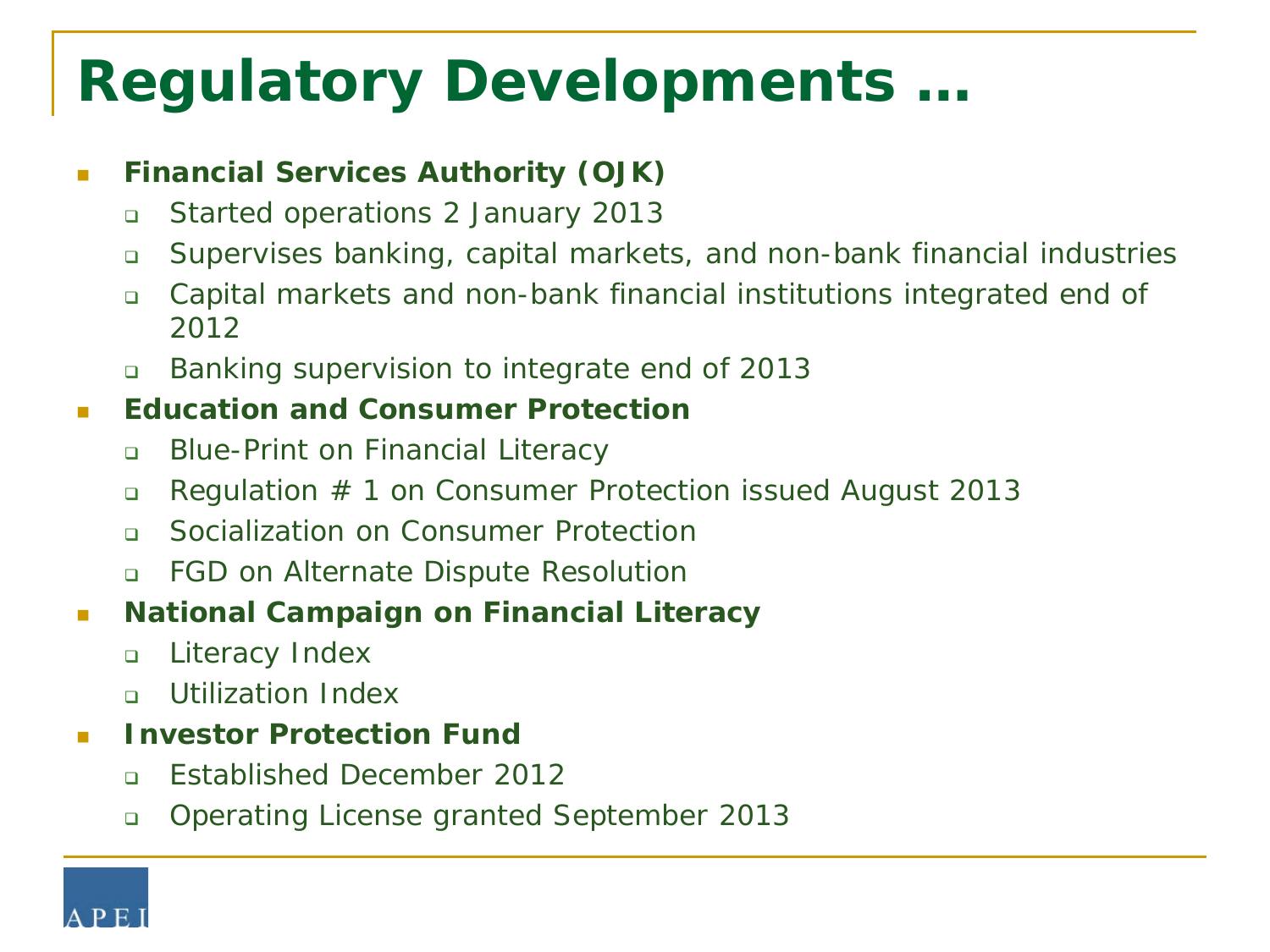# **Challenges / Opportunities …**

### **The still very low number of domestic equity investors**

- **Equity Investors vs. Banking Account Holders** 
	- $\sqrt{500}$ ,000 investors vs. > 127.8 million account holders in 2013
	- $\sqrt{2}$  < 0.5% of total population vs. > 50% of total population
- **Equity market capitalization surpassed banking 3rd funds in 2010**

|      |            |                  | Market         |            |                | 3rd Party    |            |
|------|------------|------------------|----------------|------------|----------------|--------------|------------|
|      | <b>GDP</b> | # Equity         | Capitalization | $%$ of     | # Account      | <b>Funds</b> | % of       |
|      | US\$bn     | <b>Investors</b> | US\$bn         | <b>GDP</b> | <b>Holders</b> | US\$bn       | <b>GDP</b> |
|      |            |                  |                |            |                |              |            |
| 2008 | 510.23     | 125,152          | 98.31          | 19.3%      | 82,725,930     | 161.52       | 31.7%      |
|      |            |                  |                |            |                |              |            |
| 2009 | 539.35     | 157,145          | 214.08         | 39.7%      | 88,086,017     | 211.58       | 39.2%      |
|      |            |                  |                |            |                |              |            |
| 2010 | 706.56     | 191,602          | 361.67         | 51.2%      | 97,204,863     | 264.09       | 37.4%      |
|      |            |                  |                |            |                |              |            |
| 2011 | 846.83     | 207,136          | 390.09         | 46.1%      | 101,503,564    | 312.12       | 36.9%      |
|      |            |                  |                |            |                |              |            |
| 2012 | 878.04     | 237,498          | 426.78         | 48.6%      | 119,917,930    | 338.90       | 38.6%      |

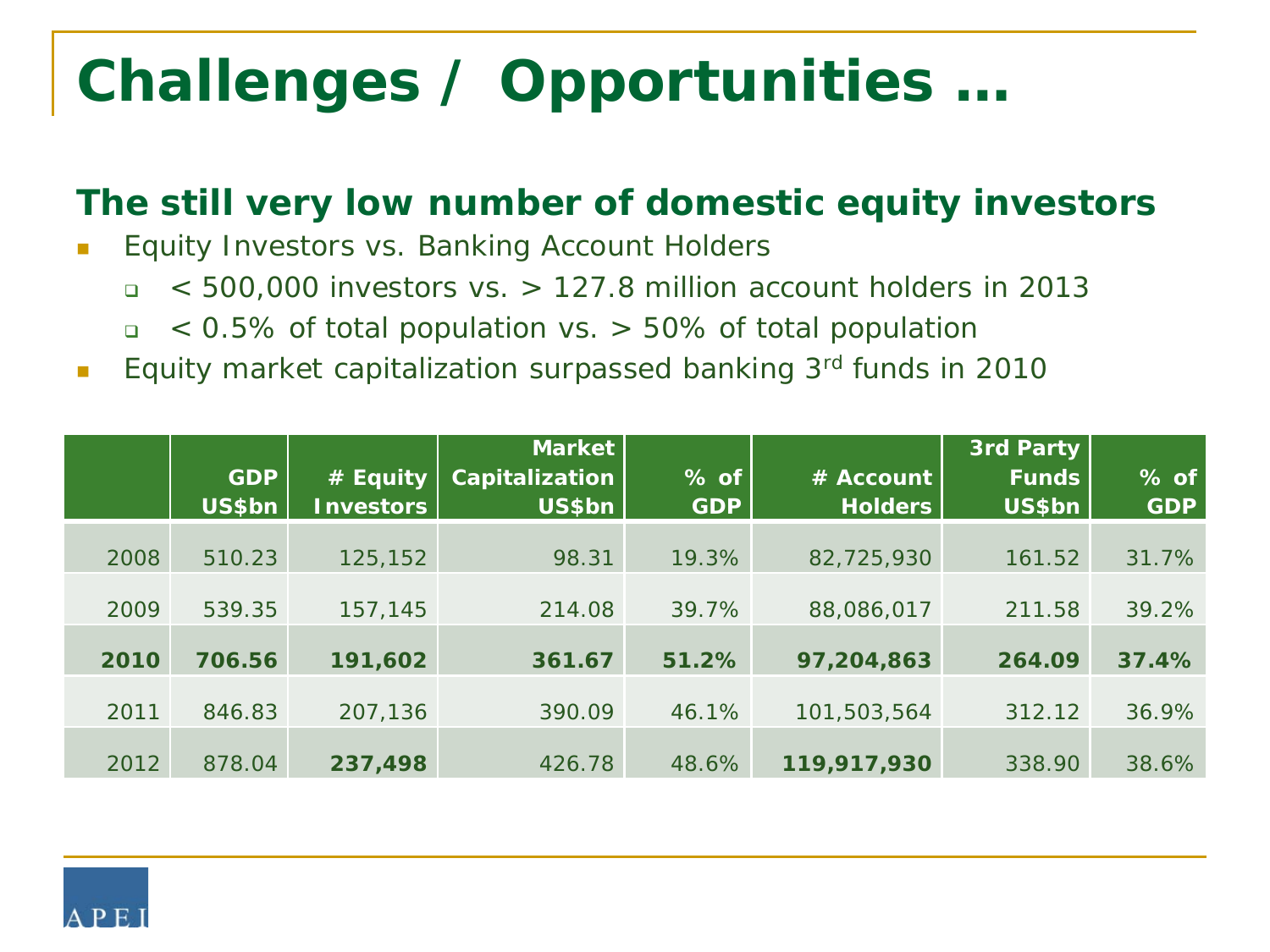# **Challenges / Opportunities …**

### **Lessons Learned from Past Crises**

|               |                 | <b>Market</b>   | <b>Daily</b> |            | <b>Market</b>  |               |
|---------------|-----------------|-----------------|--------------|------------|----------------|---------------|
|               | <b>Exchange</b> | <b>Turnover</b> | Average      |            | Capitalization | <b>Listed</b> |
| Year          | Rate            | US\$mn          | US\$mn       | <b>JCI</b> | US\$mn         | <b>Issuer</b> |
| 2007          | 9,419           | 111,493         | 453.224      | 2,745.826  | 211,097        | 383           |
| 2008          | 10,950          | 97,217          | 405.071      | 1,355.408  | 98,310         | 396           |
| 2009          | 9,433           | 103,375         | 428.941      | 2,534.356  | 214,076        | 398           |
| 2010          | 8,978           | 131,013         | 534.748      | 3,703.512  | 361,673        | 420           |
| 2012          | 9,670           | 115,420         | 469.188      | 4,316.687  | 426,783        | 459           |
| $May-13$      | 9,802           | 18,545          | 842.954      | 5,068.628  | 505,047        | 465           |
| $Jun-13$      | 9,929           | 16,344          | 860.218      | 4,818.895  | 477,350        | 472           |
| $J$ ul-13     | 10,278          | 11,587          | 503.803      | 4,610.377  | 445,833        | 479           |
| $Aug-13$      | 10,924          | 9,667           | 568.667      | 4,195.089  | 378,078        | 479           |
| <b>Sep-13</b> | n/a             | n/a             | n/a          | 4,316.176  | n/a            | 480           |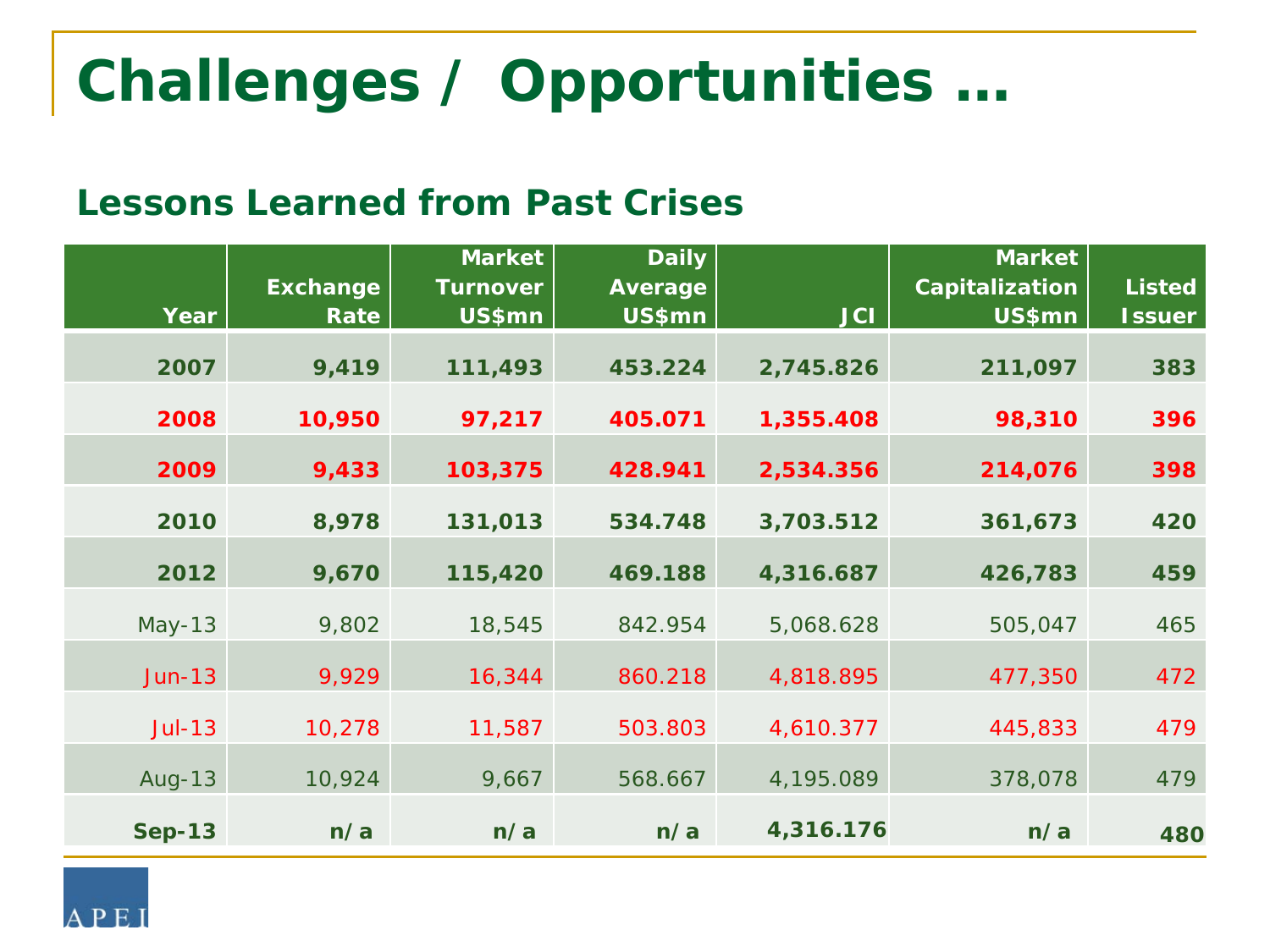# **Challenges / Opportunities …**

### **Integrated efforts to increase the Utilization Index**

#### **Low-Cost Products and Products Bundling**

- Widen financial access
- @ Rp100,000 or US\$10
- Reduced 1 board lot from 500 shares to 100 shares
- **Deta** Other products bundling

#### **Distribution Channel**

Capital market products via banks

#### **KYC and Tax Number**

- n One-door KYC?
- n Waiver of Tax Number on Mutual Fund Purchase?